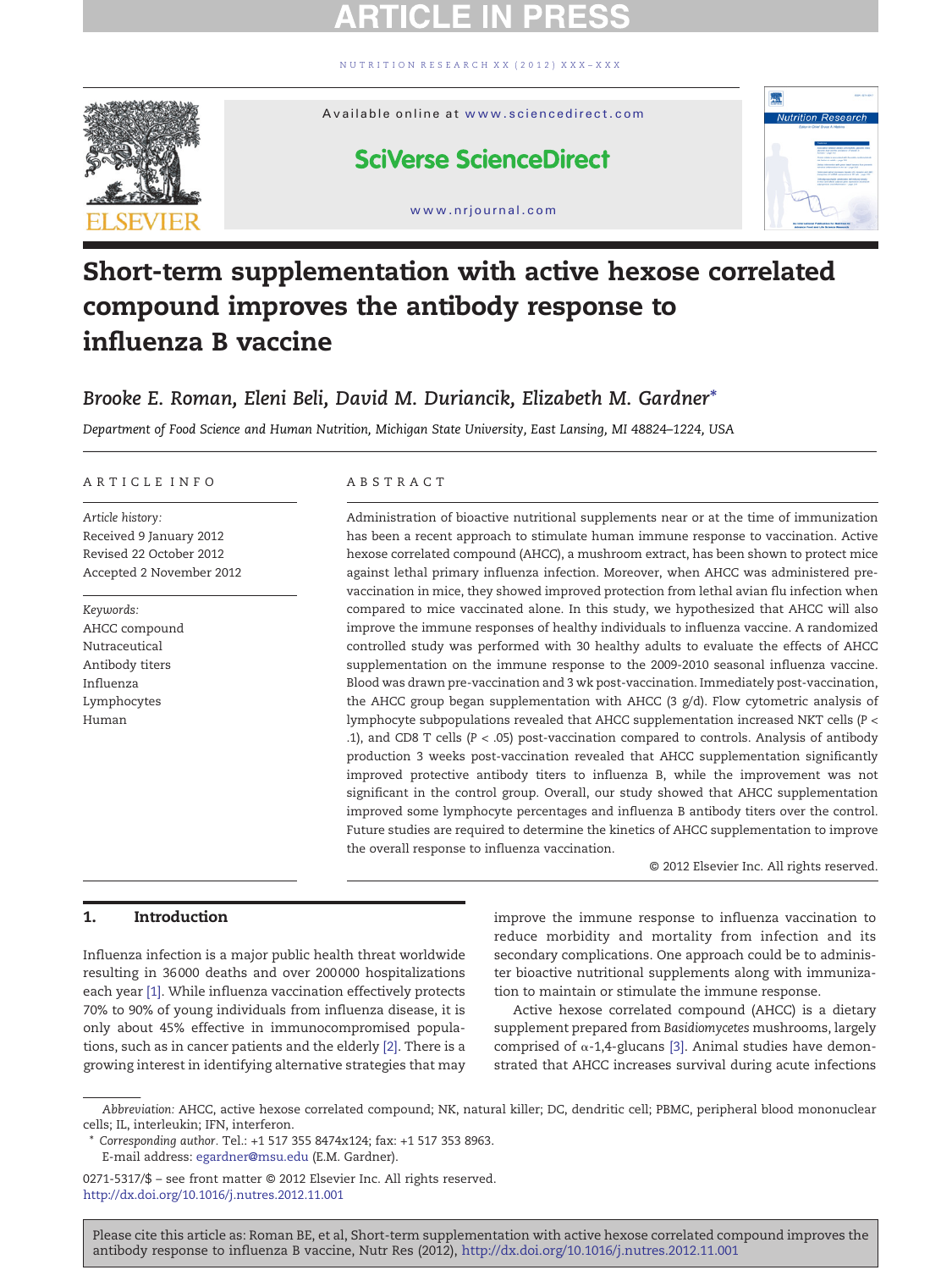<span id="page-1-0"></span>such as influenza virus [\[4](#page-5-0)–6], avian flu [\[5\],](#page-5-0) West Nile virus [\[7\],](#page-5-0) and opportunistic infections [8–[11\]](#page-5-0). Our laboratory has shown that AHCC supplementation, even in small doses, increases survival of young mice against influenza infection [\[4,6\]](#page-5-0). These studies provide clear evidence that AHCC has the capacity to improve or maintain immune function to primary virus infections, including influenza, in animal models.

Importantly, studies in human populations have demonstrated that AHCC can improve immune parameters in immunocompromised populations such as the elderly [\[12\]](#page-5-0) and cancer patients, with minimal adverse consequences [\[13\].](#page-5-0) Supplementation with AHCC increases dendritic cell (DC) number and function [\[14\]](#page-5-0), natural killer (NK) cell cytotoxicity [\[15\]](#page-5-0), and CD4 and CD8 T cell function [\[12\].](#page-5-0) However, no studies have examined if short-term supplementation with AHCC may improve the immune response after influenza vaccination in healthy individuals. Such studies are essential given the ineffectiveness of current influenza vaccination strategies in vulnerable human populations.

In the current study, we examined whether AHCC supplementation could improve the efficacy of seasonal influenza vaccination in a pilot study of healthy individuals. Our hypothesis was that short term supplementation with AHCC would enhance the immune response to influenza vaccination. To test our hypothesis we analyzed lymphocyte phenotypes, cytokines, and protective antibody titers against the influenza vaccine. Our data indicated that AHCC supplementation results in sustained levels of B cells, NK cells, CD4 T cells, and T cells; while showing improved NKT cells ( $P <$  .1) and CD8 T cells ( $P <$ .05). AHCC supplementation also demonstrated a significant increase in antibody titers against influenza B. These results suggest that this pilot study showed some improvements in the markers of vaccine efficacy with AHCC supplementation.

### 2. Methods and materials

#### 2.1. Subjects

All protocols were approved by the Institutional Review Board of Michigan State University. The distribution of study subjects by age and gender is illustrated in Table 1. A total of 30 healthy individuals initially enrolled in the study from the medical office of Dr. Lawrence Kempf in Manhattan, NY, USA. A total of 29 subjects completed the study, indicating a 97% retention rate. Before enrollment, all participants gave written informed consent. Subjects also provided information about their general health status at enrollment and at the end of the study. Subjects were excluded from the study if they had diseases associated with immune disorders or if they took medications which are known to alter immune function.

All subjects were vaccinated in October and November of 2009 with the recommended commercially available subvirion trivalent influenza vaccine Flushield (Wyeth Laboratories, PA, USA). On day 0, baseline blood samples were collected from subjects prior to receipt of influenza vaccination. On day 21, post-vaccination blood samples were collected. The blood samples were collected prior to the first confirmed case of influenza in the New York area.

| Table 1 – Demographics of study participants $1$                                          |                                        |                                    |  |  |
|-------------------------------------------------------------------------------------------|----------------------------------------|------------------------------------|--|--|
| All subjects                                                                              | Control                                | AHCC                               |  |  |
| Number of participants <sup>1</sup><br>Age $(y)$<br>Age range (y)<br>Gender (male:female) | 15<br>$57.8 \pm 5.3^2$<br>25-89<br>7:8 | 14<br>$60.8 + 4.0$<br>34-81<br>9.5 |  |  |

 $^{\rm 1}$  Thirty participants were recruited and randomized; 29 individuals completed the study.

Age presented as means± SEM.

#### 2.2. Supplementation with AHCC

This study was a randomized controlled trial in which subjects were randomly separated into two groups. The AHCC group was supplemented with 3 g/d of AHCC for 3 weeks beginning on day 0, after blood samples and vaccination were completed. The control group was vaccinated; however, they did not receive the AHCC supplement or a placebo in this pilot study.

#### 2.3. Sample preparation

Pre and post-vaccination plasma and serum samples were drawn from all subjects between 06:00 and 08:00 h after an overnight fast (12 h from previous meal). Samples were shipped overnight at 4°C for analysis at Michigan State University (East Lansing, MI, USA). At both time points, blood samples were drawn from all individuals. Serum and plasma were processed and stored at −80°C until further analysis for antibody titers and cytokines. Peripheral blood mononuclear cells (PBMC) were isolated from plasma with histopaque 1770 (Sigma-Aldrich, MO, USA) according the manufacturer's protocol [\[16\].](#page-5-0)

#### 2.4. Flow cytometry

Immune phenotyping of PBMCs was performed using previ-ously published protocols [\[17\];](#page-5-0)  $1 \times 10^6$  PBMCs were stained with fluorochrome conjugated antibodies to identify lymphocyte populations. The antibodies used are listed here (Pharmingen, San Diego, CA, USA): CD8 (FITC), CD56 (PE), CD4 (PE), CD3 (PerCP-Cy5.5), CD16 (PerCP-Cy5.5), CD45RA (PerCP-Cy5.5), NKp46 (APC), and CD19 (APC). Sample data was acquired on the Accuri C6 (BD Accuri Cytometers, MI, USA) and analyzed using FlowJo software (Tree Star, OR, USA). Lymphocytes were gated using FSC vs SSC and cell populations were identified as followed:  $[CD3+]$  cells = T cells,  $[CD19+]$  cells = B cells,  $[CD56+/$ CD3-] cells = NK cells, [CD56+/CD3+] cells = NKT cells.

#### 2.5. Antibody titers

Serum samples were sent to Enzo Clinical Diagnostic Laboratories (Farmingdale, NY, USA) for analysis of antibody production against the influenza A and B strains in the 2009- 2010 vaccine. Titers were determined using the standard Hemagglutinin Inhibition Assay (HI test) and values were reported using geometric mean of serum anti-HA antibody titers [\[16\].](#page-5-0) Antibody titers ≥40 post-vaccination were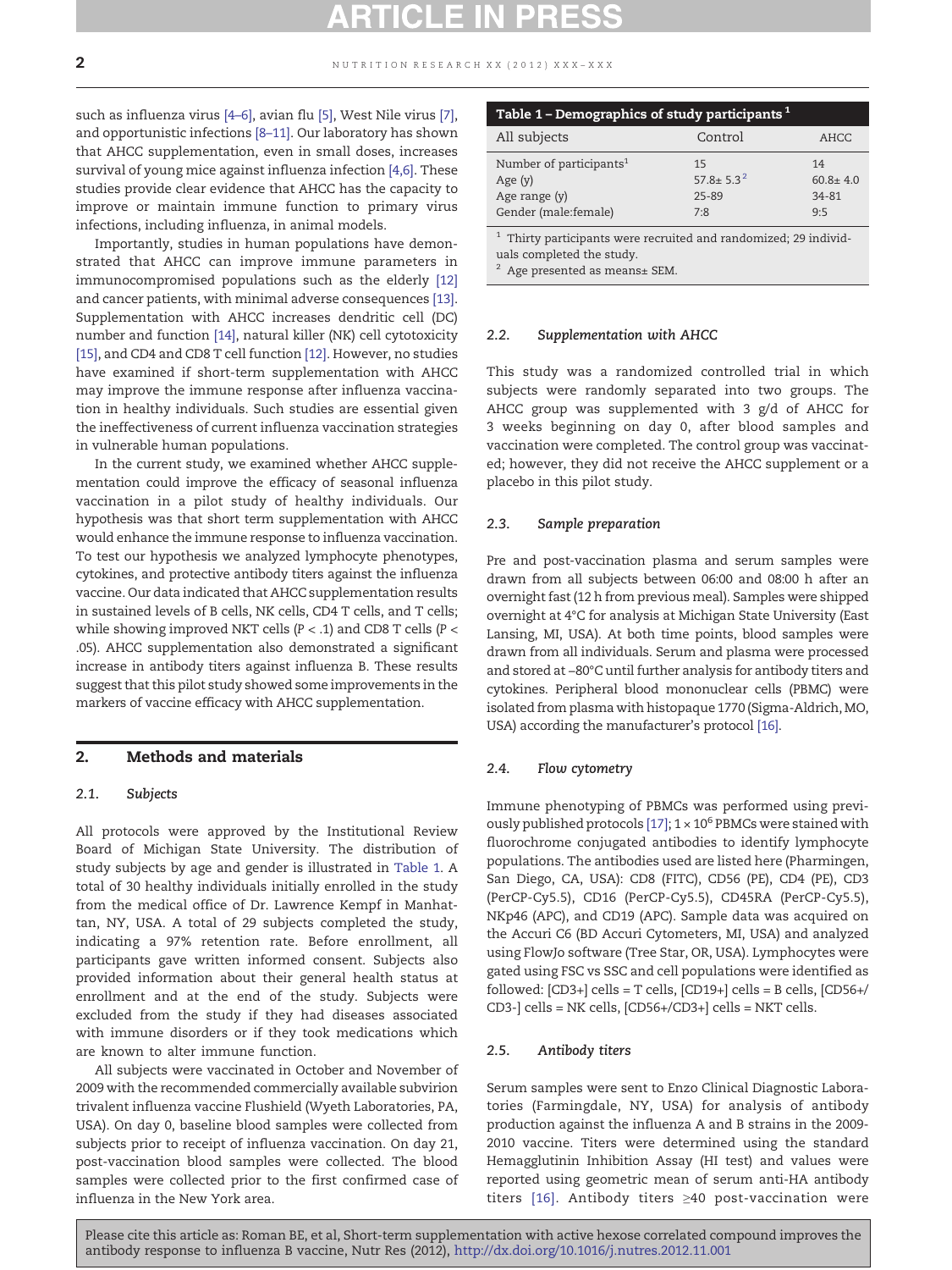NUTRITION RESEARCH XX (2012) XXX-XXX  $3$ 

<span id="page-2-0"></span>

Fig. 1 – Lymphocyte populations fold change over three wk post-influenza vaccination. White bars indicate control group  $(n = 15)$ , black bars indicate AHCC supplemented group  $(n = 14)$ . Data is presented as means  $\pm$  SEM. Statistical analysis: paired t tests. \*P < .05; # P < .1.

considered protective (seroprotection) and a 4-fold rise in specific antibody titers post-vaccination was considered a seropositive response (seroconversion) to the current vaccine.

#### 2.6. Cytokine analysis

Custom Bio-Plex Pro Assay (Biorad, Hercules, CA, USA) was utilized to assess the following cytokines: IL-2, IL-4, IL-6, IL-10 and IFN-γ [\[18\].](#page-5-0) Briefly, undiluted frozen plasma samples were thawed on ice and assessed according to the manufacturer's instructions and via Luminex 100 technology (Luminex, Austin, TX, USA).

#### 2.7. Statistical analyses

Statistical analysis was performed using Graph Pad Prism 4 (Graph Pad Software, San Diego, CA, USA). Unpaired t-tests were performed to identify statistical significance of fold change preto post-vaccination between groups. A Z-test for proportions with a 95% confidence interval was used to determine significance between proportions. Repeated measures analysis of variance with Tukey's post hoc test were performed on the antibody titer data, represented as geometric means  $\pm$  SEM. Statistical significance was set at P < .05, trends were set at P < .1.

### 3. Results

#### 3.1. Demographic characteristics of participants

A total of 30 healthy individuals were recruited for this study and were randomly assigned into either the AHCC supplemented group or the control group, which did not receive a placebo. [Table 1](#page-1-0) shows the demographics of the population. There were 14 individuals in the AHCC group (mean age 60.8 years) and 15 individuals in the control group (mean age 57.8 years). There was no statistical difference between the ages of the two groups. There was only one drop-out in the study from AHCC group, indicating 97% compliance for the overall study. The ratio of males to females was similar in the control group (7:8); however, the ratio of males to females was skewed in the AHCC group (9:5). There were no differences in mean age based upon gender.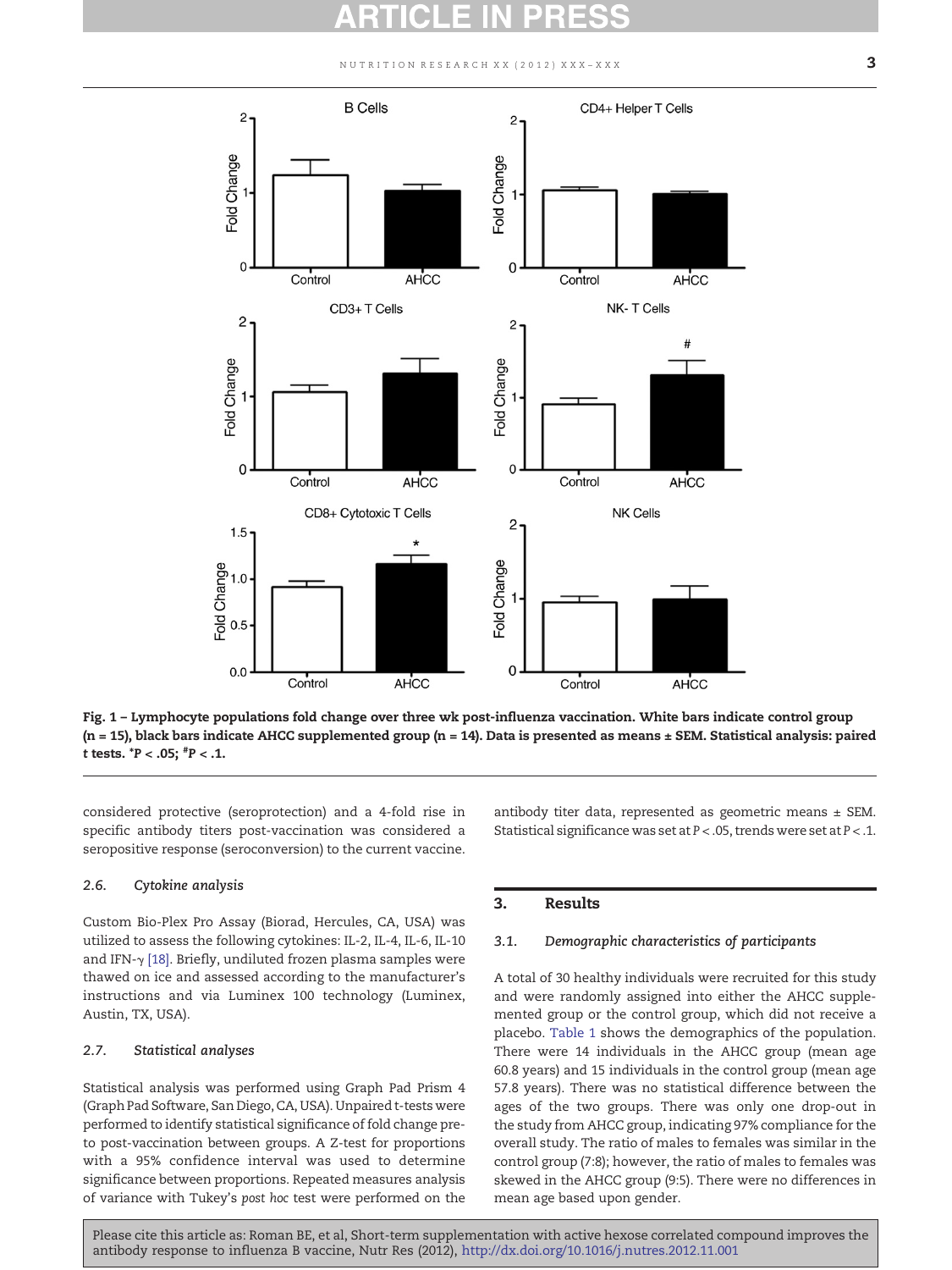# 3.2. Effect of AHCC on lymphocyte populations 3 wk after influenza vaccination

We assessed by flow cytometry whether or not short-term supplementation with AHCC altered the phenotype of lymphocyte populations in response to vaccination. [Fig. 1](#page-2-0) shows the pre- to post-vaccination fold change of B cells, CD3 T cells, CD8 T cells, CD4 T cells, NKT cells, and NK cells. When compared to the control, the AHCC group showed a trend for increased NK-T cell fold change  $(P < .1)$  and a significant increase in CD8+ cytotoxic T cells fold change  $(P < .05)$ . However, there were no significant differences in the fold changes of: B cells, T cells, CD4 T cells, or NK cells.

### 3.3. Effect of AHCC on serum anti- influenza A and B antibody levels

To evaluate the effect of AHCC on vaccine efficiency, we measured the anti- influenza A and B antibody titers in the serum 3 wk post-vaccination. The antibody titers to influenza A and B increased pre- to post-vaccination for both the AHCC and control groups (Fig. 2). The increase in anti-influenza A antibody titers were not statistically significant. The increase



Fig. 2 – Antibody titers pre- influenza vaccination and three wk post-vaccination. White bars indicate control group (n = 15), black bars indicate AHCC supplemented group  $(n = 14)$ . Data is presented as geometric means  $\pm$  SEM. Statistical analysis: Repeated measures analysis of variance with Tukey's post hoc test. \*P < .05.

in anti-influenza B titers were statistically significant in the AHCC group, this increase was not statistically significant in the control group.

We then analyzed the percentage of individuals who achieved titers ≥40 and had a 4-fold rise post-vaccination to each of the strains of influenza. [Table 2](#page-4-0) indicates that an equal percentage of individuals in the AHCC and control groups achieved titers ≥40 to influenza A post-vaccination. However, more individuals showed a 4-fold rise to influenza A postvaccination in the control group. A higher percentage of individuals in the AHCC group achieved titers ≥40 to influenza B post-vaccination, as well as 4-fold rise ([Table 2](#page-4-0)). None of these findings were significant.

### 3.4. Effect of AHCC on plasma cytokine levels after influenza vaccination

To have a better understanding of the immunomodulatory effects of AHCC post-influenza vaccination, we also performed a bioplex pro assay for the following cytokines: IL-2, IL-4, IL-6, IL-10 and IFN-γ. The cytokines were chosen to differentiate the effects of AHCC on Th1/Th2 responses (IL-2, IFN- $\gamma$  / IL-4), to indicate inflammation (IL-6), and to determine the function of regulatory T cells (IL-10) [\(Table 3\)](#page-4-0). Data were obtained for IL-4, IL-6, IL-10 and IFN-γ, while IL-2 was not detected. We did not observe statistically significant differences due to the low number of detectable samples. IL-6 and IL-10 were the only cytokines in which the majority of the samples had a detectable value. However, there were no significant differences in inflammation or T-reg activity with vaccination or with AHCC supplementation. Interestingly, IFN-γ was elevated in the control group compared to AHCC; this increase was not significant.

## 4. Discussion

This pilot study evaluated the effect of short-term supplementation with AHCC on the immune response to influenza vaccination. We support our hypothesis; short term supplementation with AHCC did enhance the immune response to influenza vaccination. Both the AHCC and control group showed an increase in antibody titers to influenza B postvaccination. This improvement was only significant in the AHCC group. In addition, more participants from the AHCC group had improvements in their influenza B antibody titers, in terms of seroprotection (titers ≥40) and seroconversion (4 fold rise in titers). Flow cytometric analysis of the phenotypic changes on lymphocyte subpopulations revealed that AHCC supplementation increases CD8 T cells (P < .05), and NKT cells  $(P < .1)$  post-vaccination compared to controls. This could indicate that short-term AHCC supplementation may be a therapeutic strategy to improve the cell-mediated immune response after influenza vaccination. Analysis of cytokine profiles did not reveal any significant inflammatory effect of AHCC. Collectively, these data indicate no adverse effects of AHCC supplementation, and trends in the data suggest that future studies increasing the numbers of participants and the duration of supplementation may yield more positive results.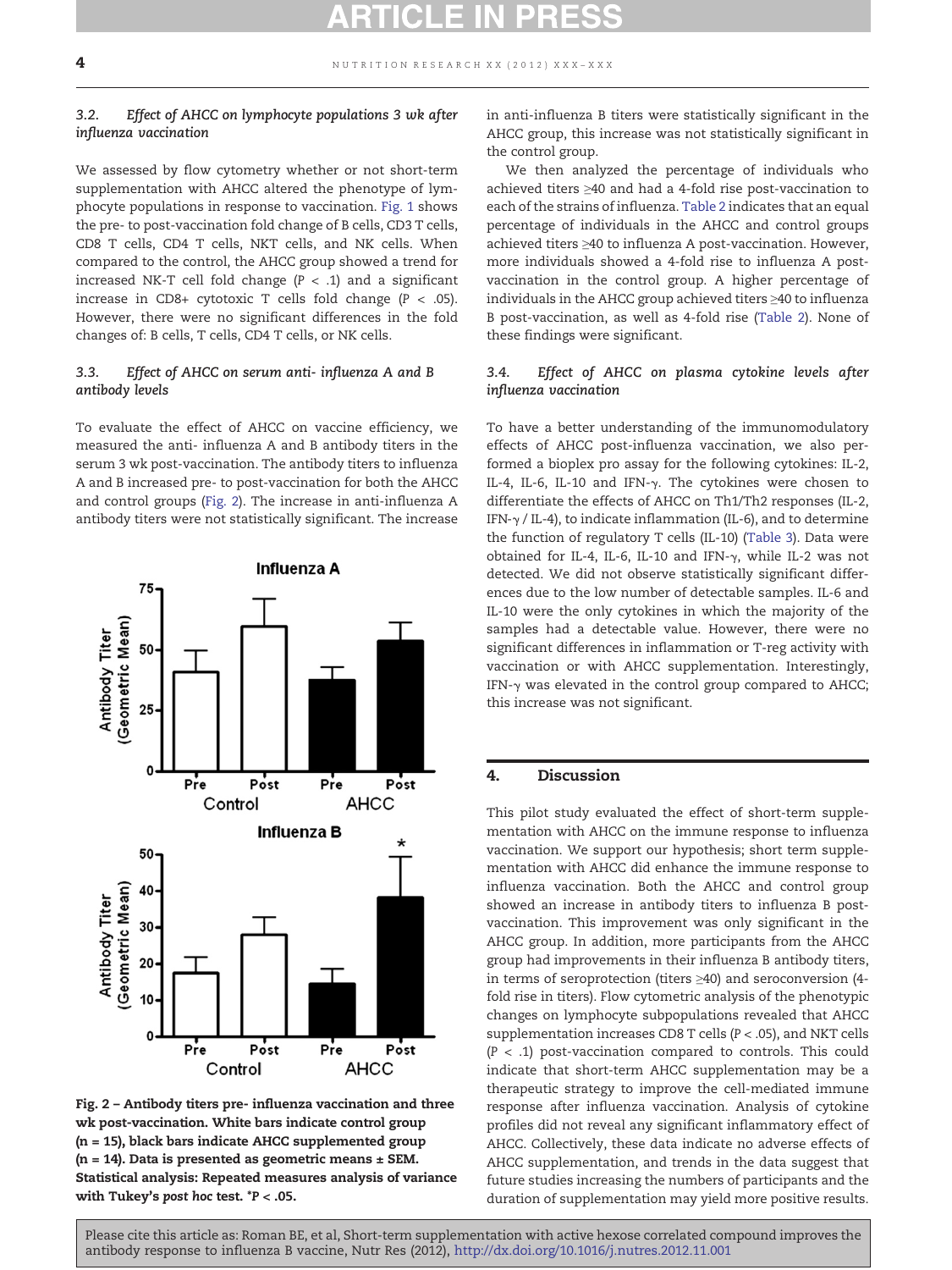<span id="page-4-0"></span>

| Table 2-Antibody titer levels from plasma of pre- and<br>post-vaccinated healthy adults <sup>1</sup> |  |                                                         |                                         |                                |  |  |
|------------------------------------------------------------------------------------------------------|--|---------------------------------------------------------|-----------------------------------------|--------------------------------|--|--|
|                                                                                                      |  | Percentage of participants with:                        |                                         |                                |  |  |
|                                                                                                      |  |                                                         | Titer >40 pre Titer>40 post 4-fold rise |                                |  |  |
|                                                                                                      |  | Influenza A Control 28.6% $4(14)^2$<br>AHCC 28.6% 4(14) | 57.1% 8(14)<br>57.1% 8(14)              | 14.3% 2(14)<br>$0.0\%$ $0(14)$ |  |  |
| Influenza B Control 7.1% 1(14)                                                                       |  | AHCC 7.1% 1(14)                                         | 14.3% 2(14)<br>21.4% 3(14)              | 14.3% 2(14)<br>21.4% 3(14)     |  |  |

 $^1\,$  Statistical analysis: Z-test for proportions with a 95% confidence interval. No significant differences were found.

 $^{\rm 2}$  Data presented as: number of participants (total participants in group).

In a murine model of West Nile viral infection, AHCC supplementation resulted in elevated antibody titers [\[7\]](#page-5-0). A trivalent split vaccine, like the one used in this trial, is expected to promote high antibody responses [\[17\]](#page-5-0). In our study, we saw a significant improvement of antibody titers to influenza B with AHCC supplementation, while there were no significant changes in the control group. Also, in regard to influenza B, more participants supplemented with AHCC achieved seroprotection and seroconversion, when compared to the control. In regard to influenza A, there was no difference between the AHCC and control groups seroprotection rates. However, more individuals in the control group experienced seroconversion when compared to the AHCC group. Overall, about 60% of the participants achieved seroprotection to influenza A, while only about 15% to 20% of participants achieved seroprotection to influenza B, depending on the group. The lower than expected vaccine response could be due to our study group age, almost half of the participants were >60 years. When looking specifically at these aged participants, we noticed they had very small changes in their antibody titers pre- to post-vaccination and almost none of them achieved seroprotection. This confirms previous published studies describing low immune responses to flu vaccine among the elderly and other immunocomprimised individuals [\[2,19](#page-5-0)–21]. Future age and immune status controlled studies are required to examine the effect of AHCC in enhancing immune responses to vaccination.

Many animal studies support the idea that AHCC enhances survival from several primary infections [4–[11\]](#page-5-0), a protective effect attributed to AHCC's actions on DCs, CD8 T cells and NK cells. The bioactive compound of AHCC is acetylated αglucans but the exact mechanism of action is not known. βglucans are another component of mushroom extracts which have received special interest in vaccination, because they are recognized by innate immune cell receptors and activate immune responses [\[22,23\]](#page-5-0). Thus, it is possible that AHCC also works through activating innate immunity. In our study, although we saw a trending increase in NKT cells, we did not see any change in NK cell percentages pre- and postvaccination. There are several reports indicating that AHCC supplementation enhances NK cell cytotoxicity [\[4,6,15,20,24\]](#page-5-0) and increases the number of DCs in humans, especially myeloid DCs [\[14\].](#page-5-0) To further understand the role of AHCC on the innate immune system, future studies should determine the effect of AHCC on NK cell and DC numbers, subsets, activation, and function at earlier time points postvaccination.

The increased fold changes of T cells pre to post vaccination indicate that any immunomodulatory role of AHCC is probably associated with the activation of the Th1 pathway. In the absence of viral insult, supplementation of healthy adults with AHCC for 4 wk does not alter the percentages of T cells [\[6,14\].](#page-5-0) It does however increase the number of myeloid DCs, [\[14\]](#page-5-0) which present antigens to promote activation and proliferation of antigen specific T cells. In this study, we did not examine DCs, but the increased percentage of CD8 T cells could indicate increased activation and proliferation. Additional studies support that AHCC supplementation enhances antigen specific activation and proliferation of T cells [\[20\]](#page-5-0) and production of IFN- $\gamma$  and TNF- $\alpha$ after incubation with mitogens or monoclonal antibodies [\[12\].](#page-5-0)

While this pilot study does show promising results for future study, we did have some limitations. The control group did not have a placebo and was not given any type of treatment. In a future study we recommend using a placebo, so the participants can be blinded as to what group they are in. In order to determine innate immune changes it may also be beneficial to look at lymphocyte populations prior to the 3-wk time period set in this study, perhaps at 1 wk postvaccination. There was also a delay in analysis of samples, as they had to ship overnight on ice, which is not ideal. Additionally, our flow cytometric gating strategy may have included NKT cells in our T cell gate; this is because we did not gate T cells as CD56-. Complete blood count was not measured; therefore absolute numbers of lymphocytes could not be calculated. Finally, pre-existing antibodies may have impeded a significant increase in titers and confounded the effect of AHCC in the immune response to influenza.

In this study, AHCC supplementation with influenza vaccination showed an increase in antibody titers over the control, and some improved lymphocyte populations. However, overall there is little evidence that orally ingested compounds can show measurable effects in the in vivo immune response in humans. AHCC has been shown to protect mice from primary infections, but a protective effect in humans from influenza infection is very difficult to prove. Studies aiming to show a preventive role of AHCC against common colds and influenza infections would require very large numbers of participants, and would need to record the occurrence and severity of infections. Future studies are

| Table 3 - Plasma cytokine levels of healthy vaccinated |
|--------------------------------------------------------|
| adults in control and AHCC groups $^1$                 |

|               | Control ( $pg/mL$ ) $n = 15$ |                   | AHCC ( $pg/mL$ ) $n = 14$ |                |
|---------------|------------------------------|-------------------|---------------------------|----------------|
|               | Pre                          | Post              | Pre                       | Post           |
| $IL-2$        | ND <sup>2</sup>              | <b>ND</b>         | <b>ND</b>                 | ND.            |
| IFN- $\gamma$ | $550.4 \pm 224.7^3$          | $595.4 \pm 271.0$ | $260.2 \pm 39.3$          | $191.7 + 56.1$ |
| $IL-4$        | $3.6 \pm 1.8$                | $6.1 \pm 1.8$     | $2.2 \pm 0.0$             | $2.2 \pm 0.0$  |
| $IL-6$        | $15.6 \pm 4.3$               | $18.7 \pm 6.5$    | $28.2 + 5.2$              | $15.6 \pm 3.9$ |
| $IL-10$       | $73 + 23$                    | $7.7 \pm 1.1$     | $17.8 \pm 8.8$            | $7.7 \pm 1.4$  |

 $^{\rm 1}$  No significant differences were found.

<sup>2</sup> ND stands for not detectable.

<sup>3</sup> Data presented as means± SEM.